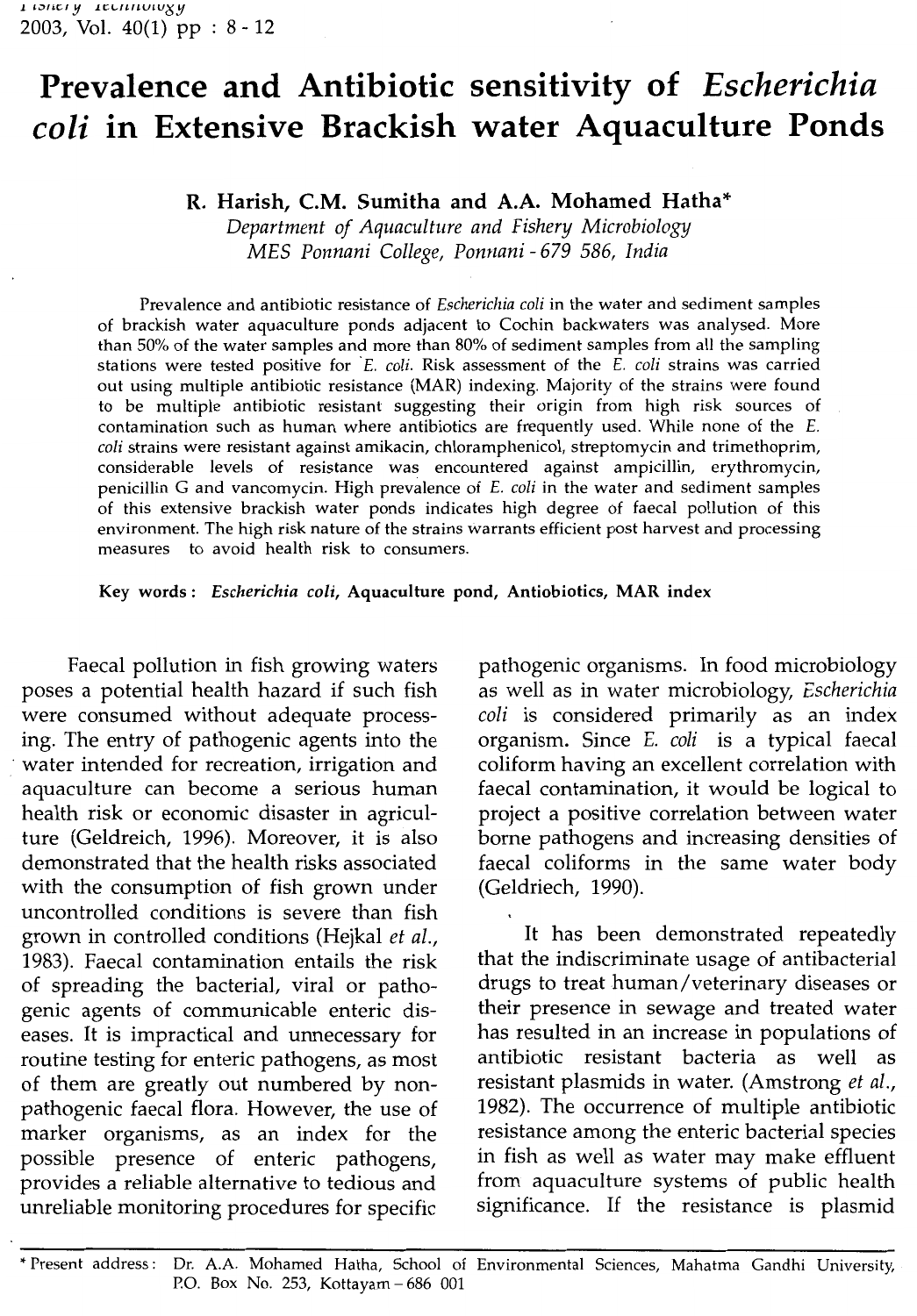mediated, as has been found commonly in fish pathogens, then there could be <sup>a</sup> problem associated with transfer of resistance to other organisms of human/veterinary significance (Toranzo et al., 1983).

The present study was undertaken to evaluate the associated health risks before handlers and consumers of cultured fish/ shellfish, in relation to the microbiological quality of the environment during extensive aquaculture practices.

### Materials and Methods

Brackishwater shrimp farms located at Vypeen area adjoining the Vembanadu Lake (9°28' & 10°10' N Lat., 78°13' & 76°31' E Long.), having 6ha, 9ha and 16ha of water spread area respectively were selected for the study. Collection of samples was done on <sup>a</sup> monthly basis for one culture operation (December <sup>2000</sup> - May 2001). Water samples were collected in sterile conical flasks from <sup>a</sup> depth of 0.5 m from the surface and sediment samples were aseptically scooped out from the bottom and transferred into sterile polythene bags. All the samples were placed in an ice chest and transported to the laboratory within four hours for further analysis.

The microbiological quality of the samples were analyzed in terms of total heterotropic bacterial (THB) load and most probable number (MPN) of coliforms. Pour plate technique using Marine agar (Zobell 2216e, Hi Media) was employed for the estimation of THB. After incubation at room temperature for  $48 - 72$  hours, plates with colonies ranging from 30- <sup>300</sup> numbers were selected for counting and the bacterial population was expressed as number of colony forming units (cfu) per ml or g, water or sediment respectively. MPN of total coliforms was determined using lactose broth and incubation at 370C. Tubes showing positive results after <sup>24</sup> - <sup>48</sup> <sup>h</sup> of incubation were streaked on to MacConkey agar and eosine methylene blue (EMB) agar and incubated at  $37^{\circ}$ C for 24 - 48 h. Typical E.

coli like colonies were isolated, purified maintained on nutrient agar slants and confirmed biochemically as E. coli using indole, methyl red, voges-proskauer and citrate (IMViC) test.

Confirmed E. coli isolates were screened for resistance towards the following antibiotics by standard disc assay technique (Bauer et al., 1966): Amikacin (30 meg), Ampicillin (10 meg), Chloramphenicol (30 meg), Ciprofloxacin (30 meg), Erythromycin (10 meg), Gentamycin (10 meg), Nalidixic acid (30 meg), Oxytetracycline (30 meg). Penicillin G (10 mcg), Streptomycin (10 mcg), Trimethoprim (30 meg), and Vancomycin (lOmcg). Young cultures of the isolates were swabbed on to Muellor-Hinton agar plates. After <sup>30</sup> min of pre-diffusion time, the antibiotic discs (Hi media) were transferred on to the plates. The plates were incubated at 370C overnight. After incubation the inhibition zones were measured and the behavior of each strain towards individual antibiotic disc was interpreted using Kirby-Bauer interpretive chart. The strains were classified as resistant or sensitive, with the intermediate strains being included in the resistant class.

The potential risks posed by the isolates were assessed using multiple antibiotic resistance (MAR) indexing, calculated by dividing the number of antibiotics to which the isolate is resistant to the total number of antibiotics to which the isolate is exposed. Strains with MAR value higher than 0.2 were considered to have originated from high-risk sources of contamination.

### Results and Discussion

The monthly variations in the bacteriological parameters analyzed in water and sediment samples collected from different sampling stations are presented in table 1. The mean THB load of the water was 7.36 <sup>x</sup>  $10<sup>4</sup>$  cfu/ml, while sediment samples revealed <sup>a</sup> mean THB load one log greater than that of water, i.e. 7.15 x  $10^5$  cfu/g. Sugita et al., (1982) reported similar levels of THB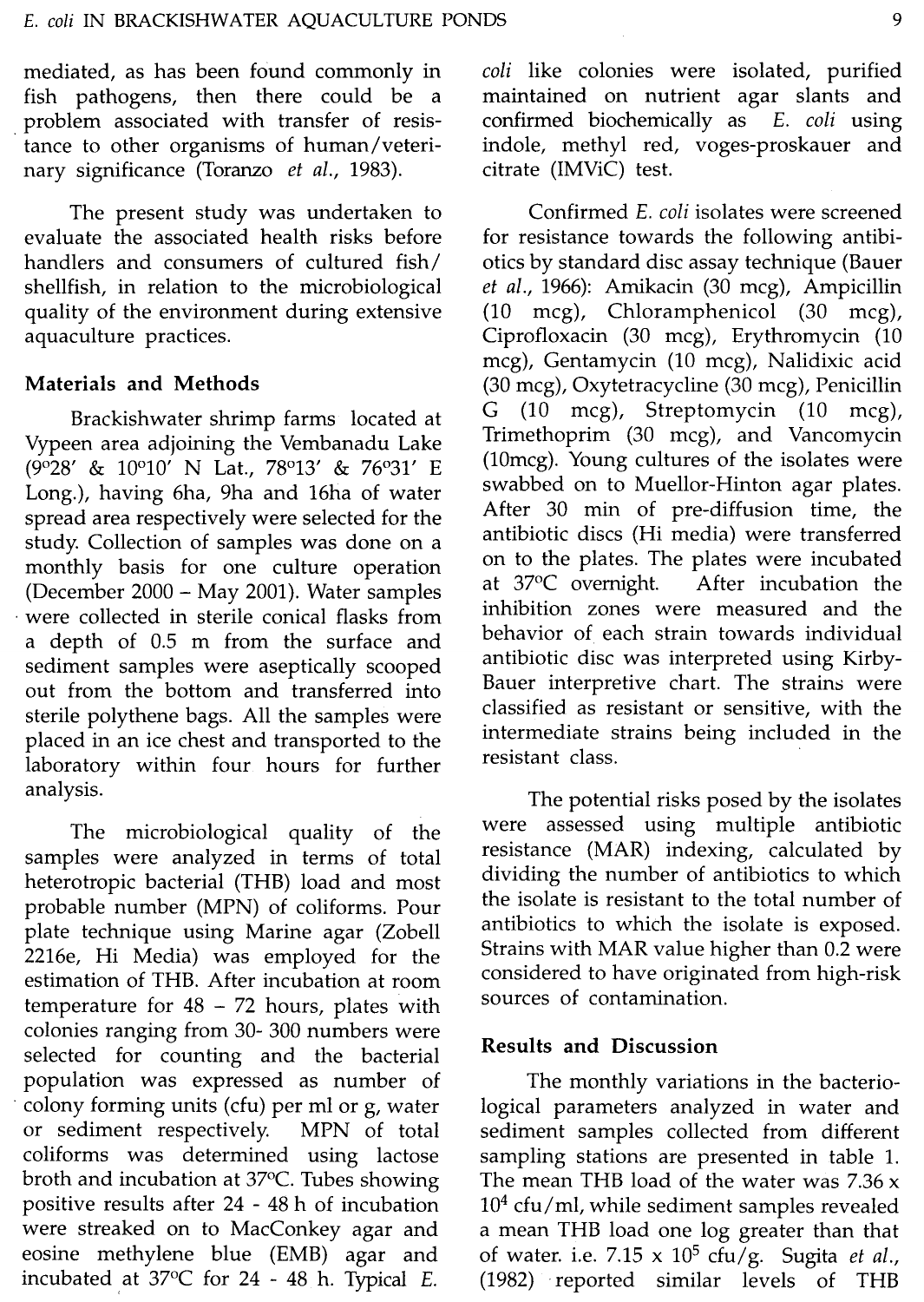|            |          |                   | December            | January             | February            | March               | April               | May                 |
|------------|----------|-------------------|---------------------|---------------------|---------------------|---------------------|---------------------|---------------------|
| Sampling   | Water    | THB $(cfu/ml)$    | 7.8x10 <sup>4</sup> | 6.7x10 <sup>4</sup> | $6.2 \times 10^4$   | $6.3 \times 10^4$   | 6.6x10 <sup>4</sup> | 6.9x10 <sup>4</sup> |
| Station .1 |          | MPN Index/100 ml  | 430                 | 2400                | 930                 | 11000               | 4600                | 11000               |
|            | Sediment | THB $(cfu/g)$     | $6.6 \times 10^{5}$ | $7.6x10^5$          | $7.9x10^5$          | $7.8 \times 10^{5}$ | $7.1 \times 10^5$   | $7.4 \times 10^5$   |
|            |          | MPN Index/100 $g$ | 11000               | 11000               | 11000               | 11000               | 11000               | 11000               |
| Sampling   | Water    | THB $(cfu/ml)$    | 9.6x10 <sup>4</sup> | $8.8 \times 10^{4}$ | 9.2x10 <sup>4</sup> | $9.7 \times 10^4$   | 9.4x10 <sup>4</sup> | 9.9x10 <sup>4</sup> |
| Station .2 |          | MPN Index/100 ml  | 4600                | 4600                | 430                 | 11000               | 4600                | 11000               |
|            | Sediment | THB $(cfu/g)$     | $7.1 \times 10^5$   | $7.9x10^5$          | $7.4 \times 10^5$   | $7.9x10^5$          | $7.3 \times 10^5$   | $8.1 \times 10^5$   |
|            |          | MPN Index/100 $g$ | 11000               | 11000               | 11000               | 11000               | 11000               | 11000               |
| Sampling   | Water    | THB $(cfu/ml)$    | 5.4x10 <sup>4</sup> | $4.8 \times 10^{4}$ | $5.7 \times 10^4$   | $6.2 \times 10^4$   | 5.9x10 <sup>4</sup> | 6.4x10 <sup>4</sup> |
| Station .3 |          | MPN Index/100 ml  | 430                 | 4600                | 4600                | 11000               | 4600                | 11000               |
|            | Sediment | THB $(cfu/g)$     | $5.9x10^5$          | $5.7 \times 10^{5}$ | $6.1 \times 10^5$   | $7.1 \times 10^5$   | $6.8 \times 10^5$   | $7.3 \times 10^5$   |
|            |          | MPN Index/100 $g$ | 11000               | 11000               | 11000               | 11000               | 11000               | 11000               |

Table 1. Monthly variations in the bacteriological parameters (THB and MPN index of coliforms) in the environmental samples from the three sampling stations.

populations of around  $10^3$  to  $10^5$  in water samples collected from shellfish-growing areas. However, the obtained THB loads in sediment samples were greater than the results of the present study. The total viable heterotrophic bacteria (THB) in an environment depends on the availability of growth supporting organic matter and micronutrients. Heavy organic load and nutrient accumulation are possible in the study area since the farms are connected to the Vembanadu Lake through <sup>a</sup> net work of feeder canals and frequently affected by the tidal cycles.

As can be seen in the results, all the samples revealed relatively high levels of total coliforms both in water and sediment. The minimum value obtained was <sup>430</sup> MPN/100ml. The percentage of incidence of £. coli in water and sediment samples from different sampling stations are given in table 2. E. coli was detected consistently in all the samples at considerable levels. E.coli is primarily considered as an indicator organism. They offer highest reliability as indicators of pathogens in waters with high levels of faecal pollution. The suitability and efficiency of coliform bacteria to determine the quality of shellfish-growing waters has been examined earlier by Martinez et al., (1992). The results of the study suggests that the percentage of detection of pathogens,

Salmonella, Vibrio parahaemolyticus and Staphylococcus aureus are best indicated by total and faecal coliforms at concentration levels less than <sup>700</sup> MPN/100 ml and <sup>100</sup> MPN/ <sup>100</sup> ml of water respectively. According to the United States microbiological criteria to classify the shellfish-growing water quality, the total coliforms levels should not exceed <sup>396</sup> MPN/lOOml (U.S Public Health Service., 1965). Geldreich (1996) suggested that water quality indicators should be compared with pathogens on <sup>a</sup> more realistic scale by increasing the sample volume size examined for surrogate occurrence.

Table 2. Percentage of incidence of Escherichia coli in water and sediment from the three sampling stations. ( $N^* = 6$ )

|                    | Percentage of incidence of E. coli in |          |
|--------------------|---------------------------------------|----------|
| Sampling stations  | Water                                 | Sediment |
| Sampling station 1 | 50                                    | 83       |
| Sampling station 2 | 83                                    | 100      |
| Sampling station 3 | 67                                    | 83       |

\* N <sup>=</sup> Number of water and sediment samples analyzed from each station

Table <sup>3</sup> represents the results of antimicrobial susceptibility tests and the percentage of incidence of £. coli strains, which revealed different MAR values. All the strains were found to have acquired multiple antibiotic resistance. Cent percent resistance was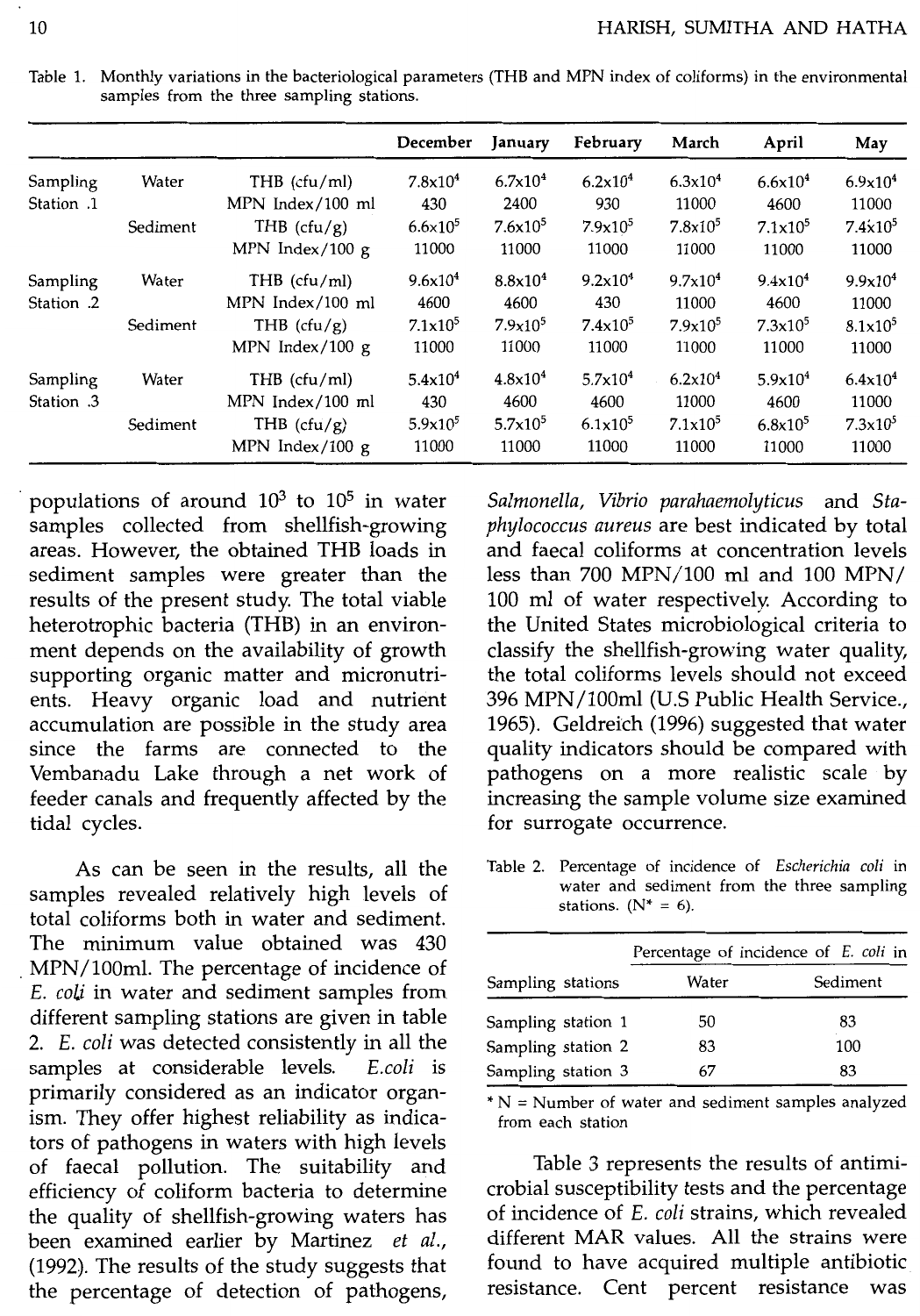| Name of the<br>antibiotic | Percentage of<br>resistance<br>$(N^* = 47)$ | <b>MAR</b> indices<br>encountered |  |  |
|---------------------------|---------------------------------------------|-----------------------------------|--|--|
| Amikacin                  | 0                                           | 0.25<br>$(23)$ <sup>**</sup>      |  |  |
| Ampicillin                | 55                                          |                                   |  |  |
| Chloramphenicol           | 0                                           |                                   |  |  |
| Ciprofloxacin             | 15                                          | 0.33<br>(40)                      |  |  |
| Erythromycin              | 100                                         |                                   |  |  |
| Gentamycin                | 9                                           |                                   |  |  |
| Nalidixic acid            | 19                                          | 0.42<br>(24)                      |  |  |
| Oxytetracycline           | 27                                          |                                   |  |  |
| Penicillin G              | 100                                         |                                   |  |  |
| Streptomycin              | 0                                           | 0.5<br>(13)                       |  |  |
| Trimethoprim              | 0                                           |                                   |  |  |
| Vancomycin                | 100                                         |                                   |  |  |

Table 3. Percentage of antibiotic resistance of *Escherichia* coli isolates and the MAR indices encountered.

 $*$  N = Total number of isolates.

\*\* Figures in the parenthesis indicates percentage of isolates with given MAR index.

recorded against erythromycin, penicillin <sup>G</sup> and vancomycin. Least resistance (less than 20%) was noticed towards ciproloxacin, gentamycin and nalidixic acid. The bacterial isolates also showed considerable levels of resistance against ampicillin (55%) and oxytetracycline (27%). However in the present study, amikacin, chloramphenicol, strepyomycin and trimethoprim proved to be the best antibiotics to treat E. coli infections since they were fully sensitive. The results compared favorably with those reported by Hatha et al., (1999) who also obtained similar resistance patterns of E. coli strains isolated from river water. E. coli coexist with other human pathogenic strains such as salmonellae and shigellae in natural environment, where free exchange of Rplasmids can take place between them, leading to serious health risks. In the case of transmission of resistant bacteria from farmed animals to man, the rate of transmission is affected by other factors including: how the animals are produced; how they are slaughtered; how the food is manufactured; how the meal is prepared; how frequently the foodstuff is consumed; and by whom (Henrik et al., 2000). In aquaculture operations, the antibiotics are presumed to enter

the farming system either through drugs used for prophylactic measures or as incorporated into feed (Twiddy & Reilly, 1995).

As indicated in table 3, the MAR indices encountered varied between 0.25 and 0.5. About half of the isolates revealed <sup>a</sup> MAR value of 0.42. This is in accordance with the results obtained by Gomathinayagam et al., (1994) who reported an increased prevalence of MAR E. coli with similar MAR value in river water and sediment samples. Strains with MAR value higher than 0.2 were considered to have originated from high-risk sources of contamination. In the present study all the isolates revealed MAR values higher than 0.2. Thus it is obvious that the study area is exposed to frequent contamination with faecal bacteria of high-risk sources. The incidence of higher number of MAR E. coli and its resistance to more number of antibiotics revealed the quality and unsuitability of the study area for fish farming. Moreover the present finding stresses the need for better post-harvest techniques for cultured fish/shellfish grown under extensive aquaculture operations.

The authors are grateful to Dr. S. Sureshkumar,<br>Head, Department of Aquaculture & Fishery Aquaculture  $&$  Fishery Microbiology, M.E.S. Ponnani College, Ponnani, for his valuable help and facilities extended to carry out the study. The financial support provided by STEC, Govt. of Kerala, is thankfully acknowledged.

## References

- Amstrong, J.L., Calomins, J.J. & Seidler, R.J. (1982) Appl. Environ. Microbiol. 44, <sup>308</sup>
- Bauer, A.W., Kirby, W.M.M, Sherris, J.C. & Turck, M. (1966) American J. Clin. Pathol. 45, 493
- Geldreich, E.E. (1990) In: McFeters. G.A. (Ed), Drinking Water Microbiology, Springer-Verlag. New York.
- Geldreich, E.E. (1996) Hydrological Proc. 10, <sup>315</sup>
- Gomathinayagam, P., Sherry Davis, A., Hatha, A. M. & Lakshmanaperumalsamy, P. (1994) Zentralblatt fur Hyg. und Umweltmed. 196, 279.